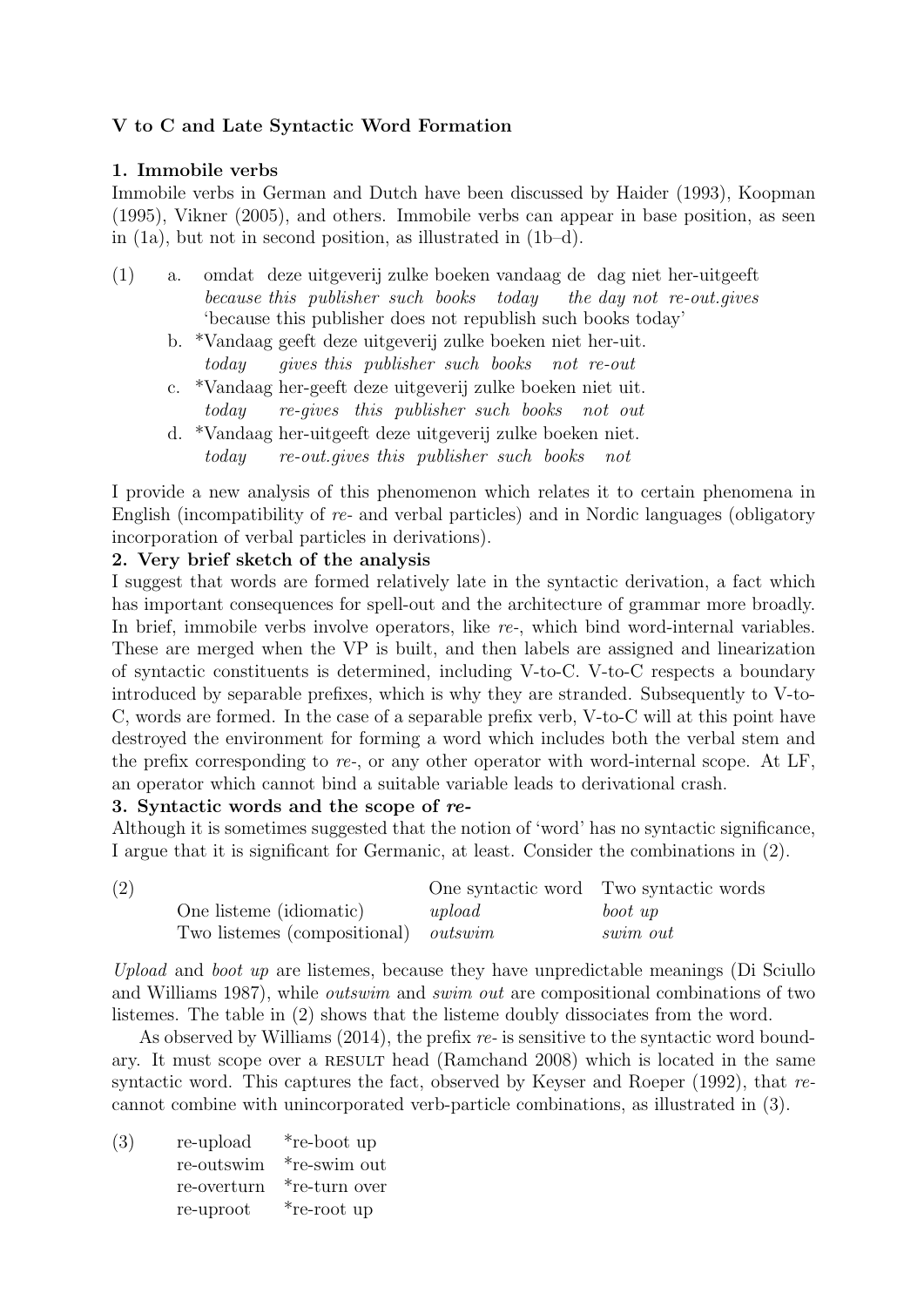In verb-particle combinations, the verbal particle overtly lexicalizes the RESULT head (Ramchand and Svenonius 2002). If this is incorporated into the verbal stem, then recan scope over it within the word, as in the examples on the left; but if the particle remains unincorporated, then it remains outside the scope of re- and the forms are bad. 4. V-to-C

Examples like (1a) show how prefixes like Dutch her- may combine with separable prefixed verbs in the head-final verbal cluster, just like English re- combining with incorporated verb-particle combinations as in  $(3)$ . According to my analysis, this means that her- must form a syntactic word with the verb-particle combination when they occur together in a cluster. The examples in (1b–d) show how this is incompatible with V-to-C. The problem is not that V-to-C cannot front a complex verb; simple verbs prefixed with her- can appear in C. Rather, the problem is that V-to-C is sensitive to a boundary, the boundary between the verb stem and the separable prefix; this causes the verb stem to linearize in C without the particle. Once the verb stem is linearized in C, it is no longer located in the same local domain as the prefix her-, which hence cannot form a word with it and therefore cannot scope over the result operator which comprises part of the verb's lexical semantics.

## 5. Cyclicity

The analysis entails that word formation occurs inside the verb phrase after C merges. Word formation must apply to the complex verb *heruitgeeft* in (1a). If it applied in a main clause, prior to the merge of C, then it should be able to appear in second position, i.e., (1d) should be acceptable. The fact that word formation fails to combine her- with the verb stem in the main clause is directly due to V-to-C separating the verb stem away from the prefix, as in (1b).

If word formation were generally the result of head-to-head movement, then this would require countercyclicity: C is merged, and subsequently to that, V incorporates to the prefix in VP. However, there are many other problems with the assumption that word formation is generally due to head-to-head movement. I suggest that word formation is a part of the spell-out cycle, and does not involve movement. Hence, there is no problem here for the well-supported assumption that movement is strictly cyclic and obeys the extension condition.

Attempts to avoid the conclusion that incorporation is syntactic fail. If incorporation were presyntactic, then it could not be bled by V-to-C. If incorporation were postsyntactic, then it would either have to be an LF or a PF phenomenon. If it were a PF phenomenon, it could have no effect on interpretation, and the condition on re- would also have to be a PF condition. But plausible PF conditions on re- are satisfied by either or both of  $(1b-c)$ , so the problem cannot be a PF problem. If incorporation were an LF phenomenon, then it should be able to apply under reconstruction: the verb and particle are clearly interpreted as a unit, even when separated by V-to-C, so must be unified by reconstruction at LF, at which point incorporation could occur if it were an LF phenomenon.

#### 6. Consequences

In the model which emerges from this analysis, sections of extended projections linearize in a way that is sensitive to certain boundaries, including the one between a verbal stem and a separable prefix (cf. Brody 2000a,b). In the usual case, these boundaries also correspond to word boundaries, as seen in the Nordic languages, in which verbal headinitial multiword combinations like  $q\aa$  ut 'go out' systematically alternate with derived head-final words like *utgang* 'exit.' In some cases words can be formed across these boundaries, as in cluster formation in the German and Dutch clause-final verbal complex. The pattern of immobile verbs, I have argued, shows that this word formation is syntactic, but does not involve movement.